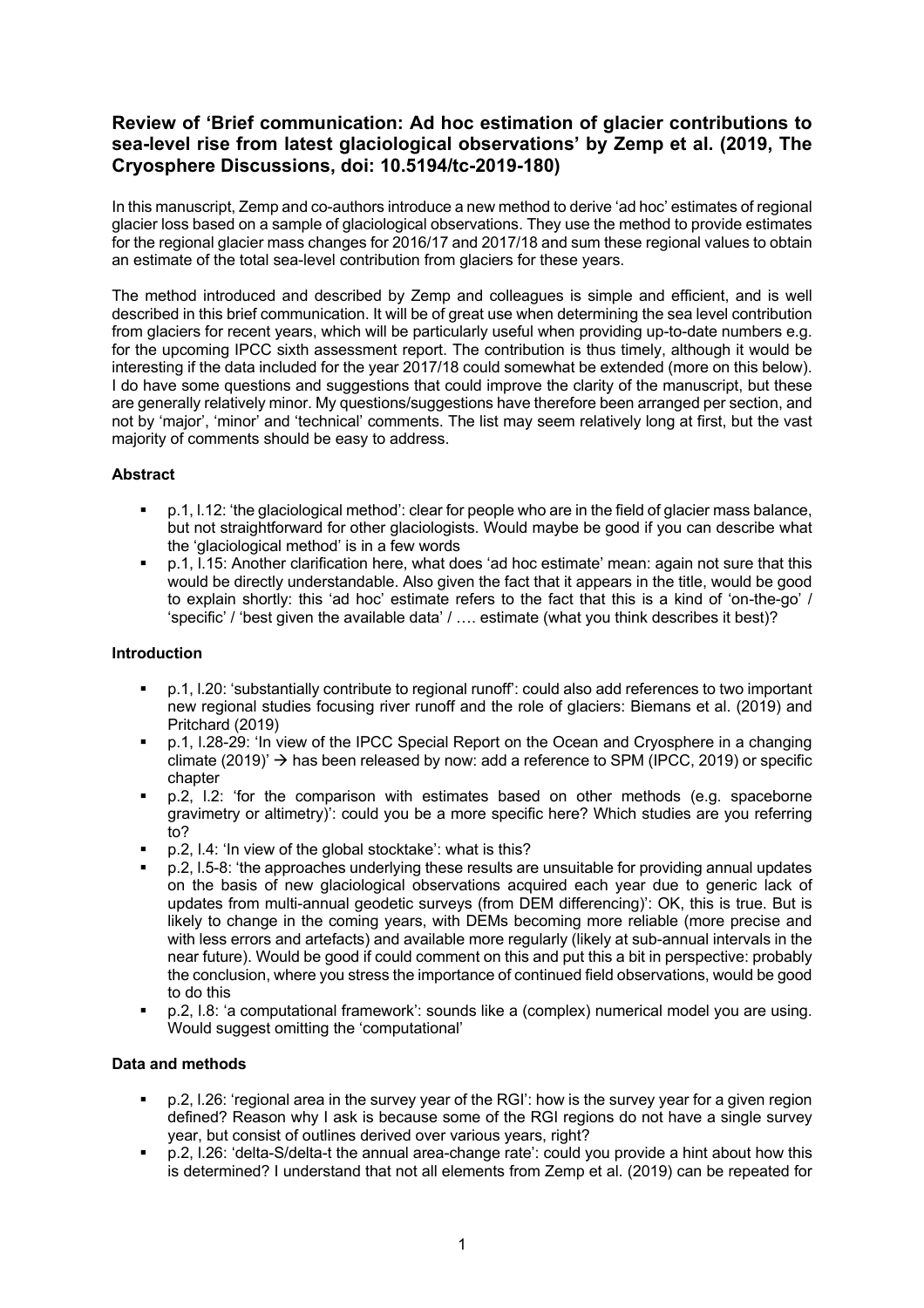the sake of brevity, but here would be nice to be able to have an insight without having to look into the other paper.

- § p.3, l.22: 'anomaly from the mean balance over the calibration period from 2006/07 to 2015/16': not sure I entirely understand. Do you refer to the anomaly 'compared to' or 'with respect to' 'the mean balance….'? Consider reformulating to make this clearer.
- § p.3, l.22: the reference period is chosen as 2006/07 to 2015/16: could you put this in perspective? i.e. why is this 10-year reference period chosen and why not for instance a longer time period (e.g. 15 to 20 year period) or another 10-year period? Is this mainly related to the fact that glaciers have changed a lot, or is this maybe related to the sample size when going further back in time?
- § p.3, l.22: a follow-up question: what influence does the choice of the reference time period have? Would for instance be interesting to see how the sea level contributions for 2016/17 and 2017/18 are affected by the choice of the reference period (i.e. get insight in the sensitivity of your results to the reference time period choice).
- p.3, I.25: equation 2: are B<sub>glac, Y,g</sub> and B<sub>glac,g,i</sub> defined?
- § p.3, l.26: 'results show that equation=0': formulation sounds a bit strange to me, as I suppose this is a direct consequence of how it is defined (and not really a result). Consider reformulating this: 'Over the calibration period equation=0' (i.e. omit the 'results show that')
- § p.3, l.31: 'G': G corresponds to number of glaciers?
- § p.4, l.1: equation 3. can you explain why it is not weighted by glacier area? Would intuitively expect this, but probably related to misunderstanding from my side. May be good to shortly explain in text also.
- § p.4, l.14: equation 5: where is this 'regional bias of the glaciological sample' used later on?
- § p.4, l.16: 'regional glacier area S': may be good to specify that this is the value for that particular year. This becomes somewhat clear later in the sentence, but nevertheless good to stress this to avoid any possible confusion.
- p.4, I.26-27: you explain that reference glacier from neighbouring region is used when no glaciological observations are available for a given region. Little data, so probably not many good options, but this is nevertheless a rough approximation, especially given the distance between the region. Three questions here:
	- $\circ$  How do you define which one is the neighbouring region when there are several options?
	- $\circ$  How large is the effect of choosing glaciers from another region: could you quantify this? e.g. with a kind of 'leave-one-out cross validation'?
	- $\circ$  Is there no better criterion than proximity of the regions to fill the gap? i.e. would it for instance make sense to determine which regions correlate best for a given reference period in the past (which may not always be the neighbouring I guess) and use this information to fill up the gaps?
- § p.5, l.2: 'For each region, we calculated the…': here, or in Zemp et al. (2019)?
- § p.5, l.2-3: '1.96 time the (sample) standard…': why 1.96?

### **Results and discussion**

- Global average specific mass change of -0.5 and -1.0 m w.e.  $yr<sup>1</sup>$  for 2016/17 and 2017/18 respectively. Uncertainty on these values? Same relative uncertainty as for the global mass change in  $\mathrm{G}$ t yr<sup>1</sup> and the sea-level contribution?
- § p.5, l.18-25:
	- o Only little data available for 2017/18. Is well explained why that is, but a pity that is a somewhat incomplete dataset. Would be nice if this could be updated when finalising this manuscript, with the latest data included. Numbers will be used (potentially copied without context?) by other scientists and would therefore be good if these are (close to) the final numbers (i.e. with more glaciers).
	- $\circ$  It is interesting to see how the method works with different sample sizes, but from the setup used so far it is difficult to estimate what the influence is on the regional mass balances, the global sea level contribution and its uncertainty. Would be very useful if some experiments would be performed to quantify this: e.g. taking only 20-40-60-80- ..glaciers and to see where is it crucial to have data: i.e. which regions influence the final numbers the most and where it is problematic (large increase in uncertainty) when data lacks?